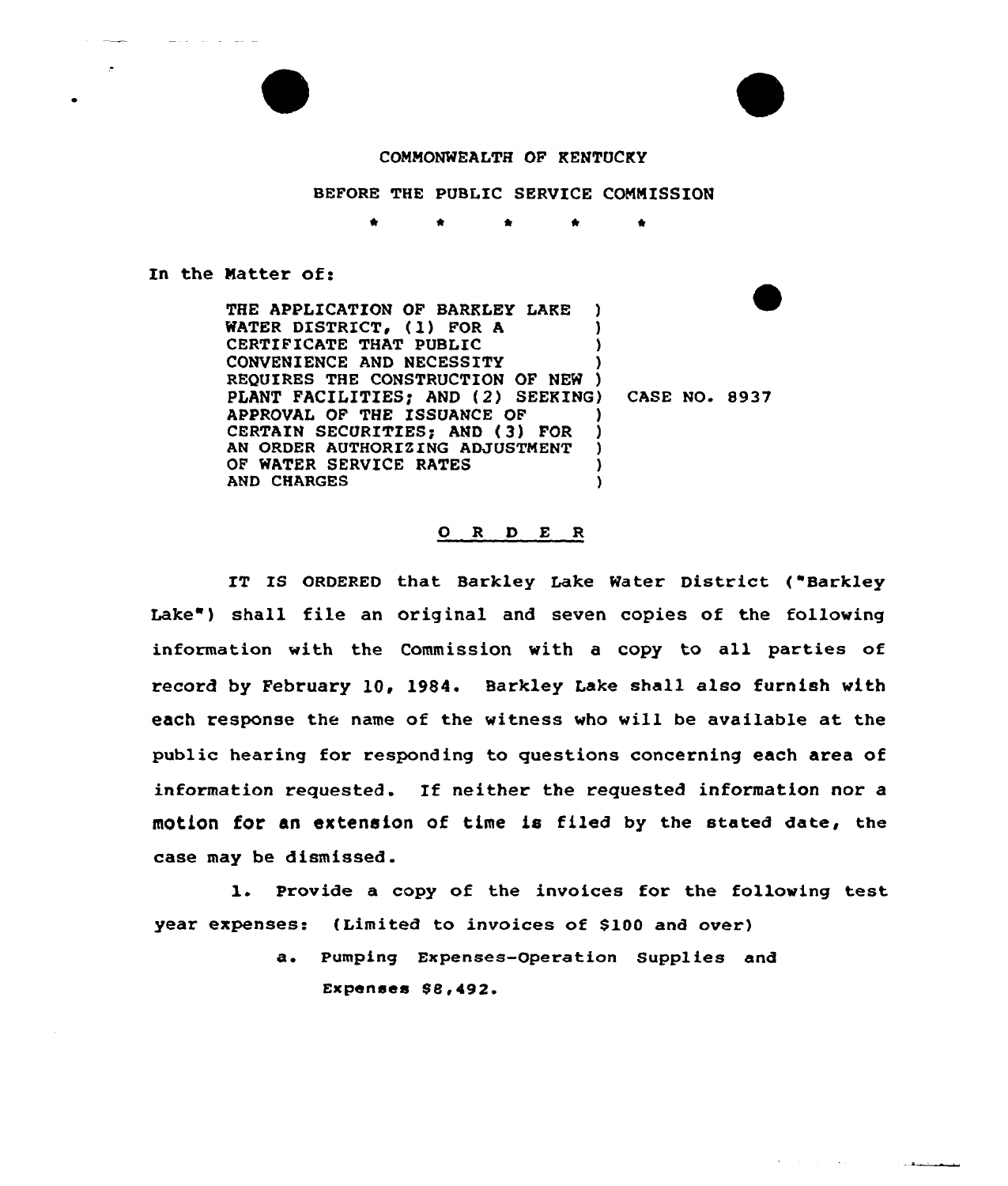- b. Pumping Expenses-Maintenance of Pumping Plant \$18,859.
- c. Transmission and Distribution Expenses-Operation Supplies and Expenses \$12,921.
- d. Customer Accounts Expenses-Supplies and Expenses \$11,065.
- e. Outside Services Employed \$3,979.
- f. Miscellaneous General Expenses \$7,967.

2. Provide a copy of all invoices pertaining to insurance expense for the test period of \$10,578. The invoice should state the type of coverage and the period of the policy.

3. Provide a copy of the depreciation schedule related to depreciation expense for the test period of \$77,208.

4. Provide the following information concerning interest expense for the test period:

- a. An explanation for the reduction in interest on long term debt of  $$20,573$ between December 31, 1982, and September 30, 1983.
- b. An explanation for the increase in other interest expense of \$15,053 between December 31, 1982, and September 30, 1983'

5. The rates granted in Case No. 8264 dated March 10, 1982, for Lake Barkely State Park were the first 500,000 gallons at. \$ 522.10 and all over 500,000 gallons at 93 cents per 1,000 gallons. The rate for Christian County Mater District is 93 cents